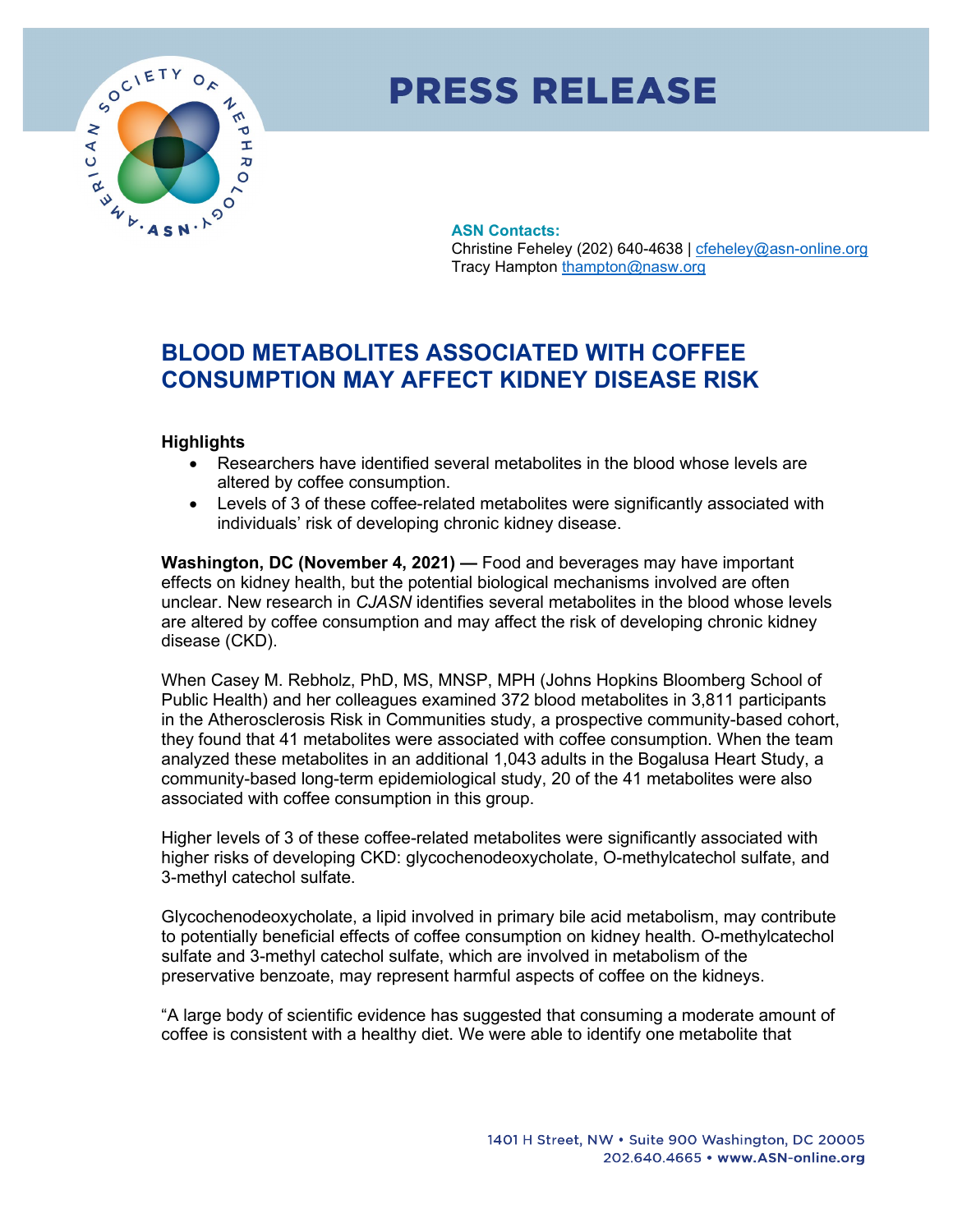supports this theory," said Dr. Rebholz. "There were 2 other metabolites associated with coffee that surprisingly were associated with a higher risk of incident chronic kidney disease. These compounds were also associated with cigarette smoking, which may in part explain why these compounds were associated with higher risk of kidney disease."

With more research on the metabolic underpinnings of the coffee-kidney relationship, these metabolites may point to processes that are relevant for preventing kidney disease through dietary modifications.

An accompanying editorial notes that it would have been interesting to see how the study's results on metabolites associated with kidney disease after accounting for participants' self-reported consumption of coffee. "Integrating these data types should provide a better understanding of the role coffee and other diet factors play in the development of CKD or other diseases," the authors wrote.

Study authors include William J. He, MHS, Jingsha Chen, MS, Alexander C. Razavi, MPH, Emily A. Hu, PhD, MHS, Morgan E. Grams, MD, PhD, Bing Yu, PhD, MS, Chirag R. Parikh, MBBS, PhD, Eric Boerwinkle, PhD, Lydia Bazzano, MD, PhD, Lu Qi, MD, PhD, Tanika N. Kelly, MPH, PhD, and Josef Coresh, MD, PhD.

Disclosures:

E. Boerwinkle reports ownership interest in Codified Genomics.

J. Coresh reports consultancy agreements with Healthy.io, Kaleido, and Ultragenyx; ownership interest in Healthy.io; receiving research funding from the National Institutes of Health and the National Kidney Foundation (NKF; which receives industry support); and serving as a scientific advisor or member of Healthy.io and NKF.

M.E. Grams reports receiving honoraria from academic institutions for giving grand rounds and American Diabetes Association for reviewing abstracts; serving as a scientific advisor or member of American Journal of Kidney Diseases, CJASN, the JASN Editorial Fellowship Committee, the Kidney Disease Improving Global Outcomes Executive Committee, the NKF Scientific Advisory Board, and the United States Renal Data System Scientific Advisory Board; and other interests/relationships with NKF, which receives funding from Abbvie, Relypsa, and Thrasos.

E.A. Hu reports employment with and ownership interest in Foodsmart.

C.R. Parikh reports consultancy agreements with Genfit Biopharmaceutical Company and Novartis; is a member of the advisory board of and owns equity in RenalytixAI; reports receiving research funding from the National Heart, Lung and Blood Institute and the National Institute of Diabetes and Digestive and Kidney Diseases; and reports serving as a scientific advisor or member of Genfit Biopharmaceutical Company and Renalytix. C.M. Rebholz reports serving as an editorial board member for Diabetes Care.